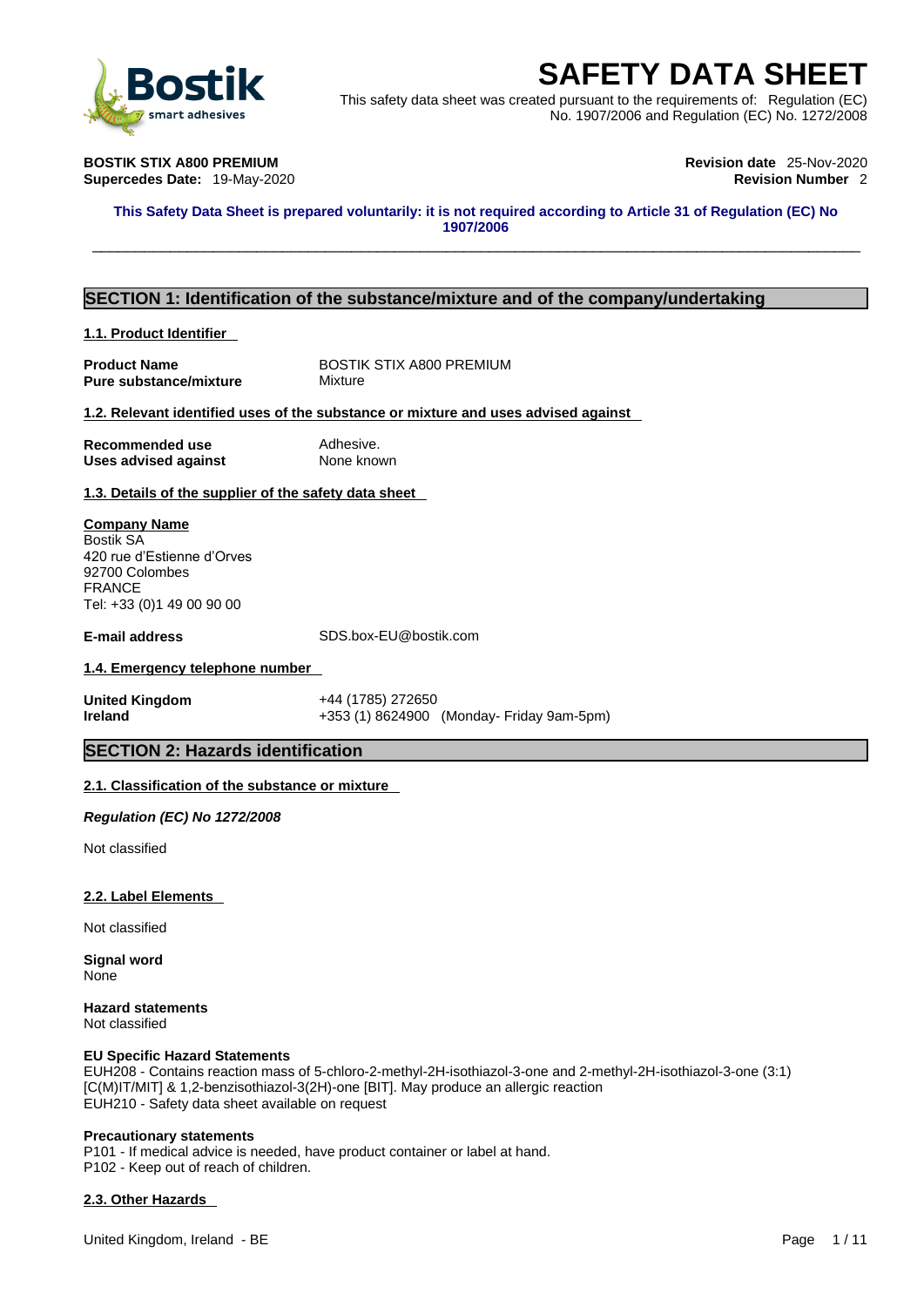**Supercedes Date:** 19-May-2020 **Revision Number** 2

May cause sensitisation by skin contact

## **PBT & vPvB**

This mixture contains no substance considered to be persistent, bioaccumulating or toxic (PBT). This mixture contains no substance considered to be very persistent nor very bioaccumulating (vPvB).

## **SECTION 3: Composition/information on ingredients**

#### **3.1 Substances**

Not applicable

#### **3.2 Mixtures**

| <b>Chemical name</b>     | EC No.    | <b>CAS No</b> | Weight-%      | <b>Classification</b><br>according to | <b>Specific</b><br>concentration limit | <b>REACH</b><br><b>Registration</b> |
|--------------------------|-----------|---------------|---------------|---------------------------------------|----------------------------------------|-------------------------------------|
|                          |           |               |               | <b>Regulation (EC)</b>                | (SCL)                                  | <b>Number</b>                       |
|                          |           |               |               | No. 1272/2008<br>[CLP]                |                                        |                                     |
| Quartz                   | 238-878-4 | 14808-60-7    | $0.1 - 1$     | $\lambda$                             |                                        | [4]                                 |
| 1,2-benzisothiazol-3(2H) | 220-120-9 | 2634-33-5     | $0.01 - 0.05$ | Acute Tox. 4                          | Skin Sens. 1::                         | 01-2120761540-                      |
| -one [BIT]               |           |               |               | (H302)                                | $C = 0.05%$                            | 60-XXXX                             |
|                          |           |               |               | Skin Irrit. 2                         |                                        |                                     |
|                          |           |               |               | (H315)                                |                                        |                                     |
|                          |           |               |               | Eye Dam. 1                            |                                        |                                     |
|                          |           |               |               | (H318)                                |                                        |                                     |
|                          |           |               |               | Skin Sens. 1                          |                                        |                                     |
|                          |           |               |               | (H317)                                |                                        |                                     |
|                          |           |               |               | Aquatic Acute 1                       |                                        |                                     |
|                          |           |               |               | (H400)<br>Acute Tox. 2                |                                        |                                     |
|                          |           |               |               |                                       |                                        |                                     |
|                          |           |               |               | (H330)<br>Aquatic Chronic             |                                        |                                     |
|                          |           |               |               | 2(H411)                               |                                        |                                     |
|                          |           |               |               | (M Factor Acute                       |                                        |                                     |
|                          |           |               |               | $=1)$                                 |                                        |                                     |
| reaction mass of         | 611-341-5 | 55965-84-9    | < 0.0015      | Acute Tox. 3                          | Eye Dam. 1:                            | 01-2120764691-                      |
| 5-chloro-2-methyl-2H-iso |           |               |               | (H301)                                | C>=0.6% Irrit. 2 ::                    | 48-XXXX                             |
| thiazol-3-one and        |           |               |               | Acute Tox. 2                          | $0.06\% < = C < 0.6\%$                 |                                     |
| 2-methyl-2H-isothiazol-3 |           |               |               | (H310)                                | Skin Corr. 1C:                         |                                     |
| -one (3:1) [C(M)IT/MIT]  |           |               |               | Acute Tox. 2                          | $C = 0.6%$                             |                                     |
|                          |           |               |               | (H330)                                | Skin Irrit. 2::                        |                                     |
|                          |           |               |               | Skin Corr. 1C                         | $0.06\% < = C < 0.6\%$                 |                                     |
|                          |           |               |               | (H314)                                | Skin Sens. 1::                         |                                     |
|                          |           |               |               | Eye Dam. 1<br>(H318)                  | $C = 0.0015%$                          |                                     |
|                          |           |               |               | Skin Sens. 1A                         |                                        |                                     |
|                          |           |               |               | (H317)                                |                                        |                                     |
|                          |           |               |               | Aquatic Acute 1                       |                                        |                                     |
|                          |           |               |               | (H400)                                |                                        |                                     |
|                          |           |               |               | Aquatic Chronic                       |                                        |                                     |
|                          |           |               |               | 1(H410)                               |                                        |                                     |
|                          |           |               |               | M Factor Acute =                      |                                        |                                     |
|                          |           |               |               | 100                                   |                                        |                                     |
|                          |           |               |               | M Factor Chronic                      |                                        |                                     |
|                          |           |               |               | $= 100$                               |                                        |                                     |

**Full text of H- and EUH-phrases: see section 16**

Note:  $\wedge$  indicates not classified, however, the substance is listed in section 3 as it has an OEL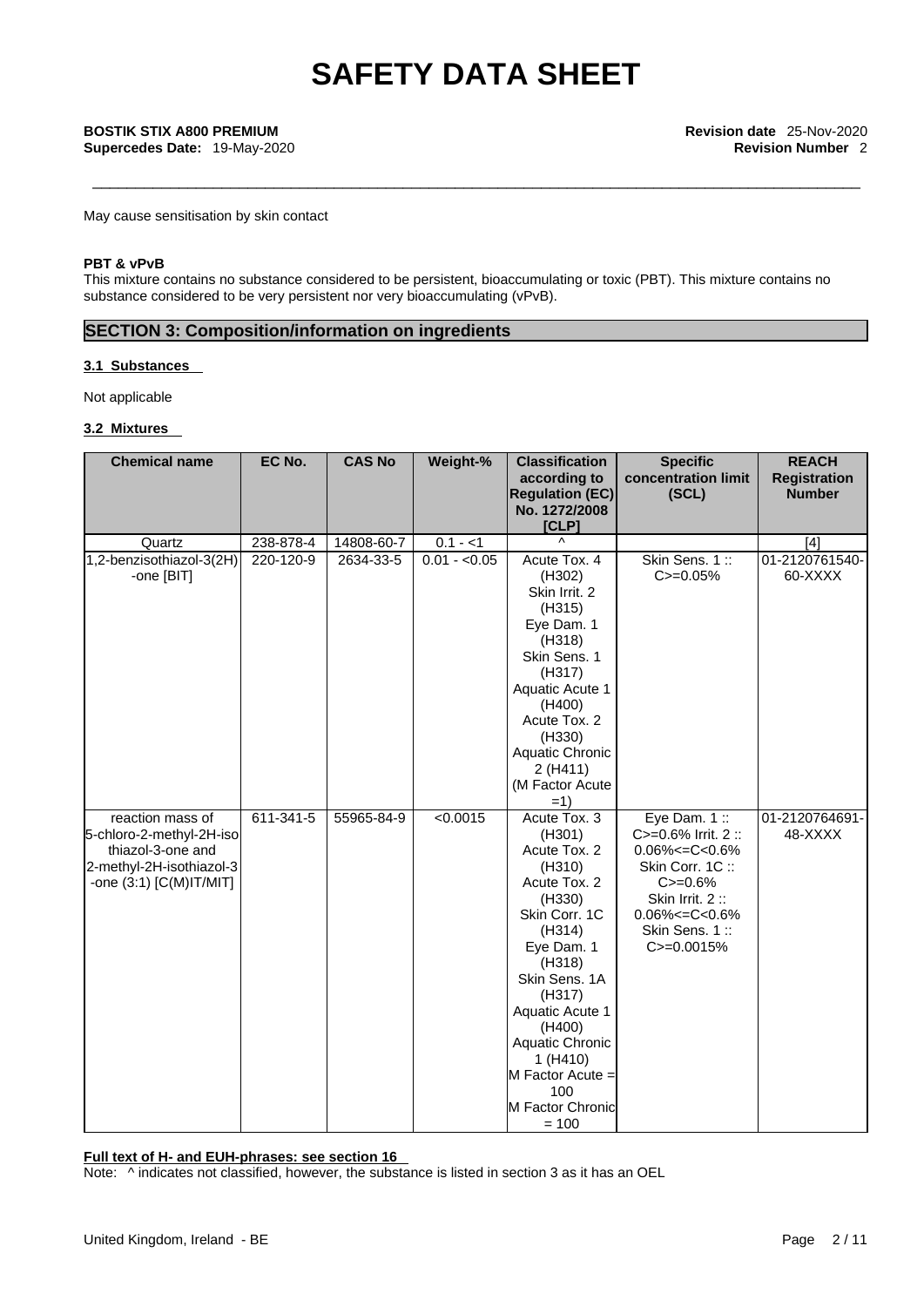This product does not contain candidate substances of very high concern at a concentration >=0.1% (Regulation (EC) No. 1907/2006 (REACH), Article 59)

## **SECTION 4: First aid measures**

### **4.1. Description of first aid measures**

| <b>General advice</b> | If medical advice is needed, have product container or label at hand. Show this safety<br>data sheet to the doctor in attendance.        |
|-----------------------|------------------------------------------------------------------------------------------------------------------------------------------|
| <b>Inhalation</b>     | Remove to fresh air. IF exposed or concerned: Get medical advice/attention.                                                              |
| Eye contact           | Rinse thoroughly with plenty of water for at least 15 minutes, lifting lower and upper<br>eyelids. Consult a doctor.                     |
| <b>Skin contact</b>   | Wash skin with soap and water. In the case of skin irritation or allergic reactions see a<br>doctor.                                     |
| <b>Ingestion</b>      | Clean mouth with water. Do NOT induce vomiting. Drink 1 or 2 glasses of water. Never<br>give anything by mouth to an unconscious person. |
|                       | 4.2. Most important symptoms and effects, both acute and delayed                                                                         |
| <b>Symptoms</b>       | No information available.                                                                                                                |

**4.3. Indication of any immediate medical attention and special treatment needed**

| <b>Note to doctors</b> | Treat symptomatically. |
|------------------------|------------------------|

| <b>SECTION 5: Firefighting measures</b>                    |                                                                                                                                       |  |  |  |
|------------------------------------------------------------|---------------------------------------------------------------------------------------------------------------------------------------|--|--|--|
| 5.1. Extinguishing media                                   |                                                                                                                                       |  |  |  |
| Suitable extinguishing media                               | Use extinguishing measures that are appropriate to local circumstances and the<br>surrounding environment.                            |  |  |  |
| Unsuitable extinguishing media                             | Full water jet. Do not scatter spilled material with high pressure water streams.                                                     |  |  |  |
| 5.2. Special hazards arising from the substance or mixture |                                                                                                                                       |  |  |  |
| chemical                                                   | Specific hazards arising from the Thermal decomposition can lead to release of toxic and corrosive gases/vapours.                     |  |  |  |
|                                                            | Hazardous combustion products Carbon dioxide (CO2). Nitrogen oxides (NOx).                                                            |  |  |  |
| 5.3. Advice for firefighters                               |                                                                                                                                       |  |  |  |
| Special protective equipment for<br>fire-fighters          | Firefighters should wear self-contained breathing apparatus and full firefighting turnout<br>gear. Use personal protection equipment. |  |  |  |

## **SECTION 6: Accidental release measures**

### **6.1. Personal precautions, protective equipment and emergency procedures**

| <b>Personal precautions</b> | Ensure adequate ventilation. Avoid contact with skin, eyes or clothing.   |
|-----------------------------|---------------------------------------------------------------------------|
| <b>Other information</b>    | Ventilate the area. Prevent further leakage or spillage if safe to do so. |
| For emergency responders    | Use personal protection recommended in Section 8.                         |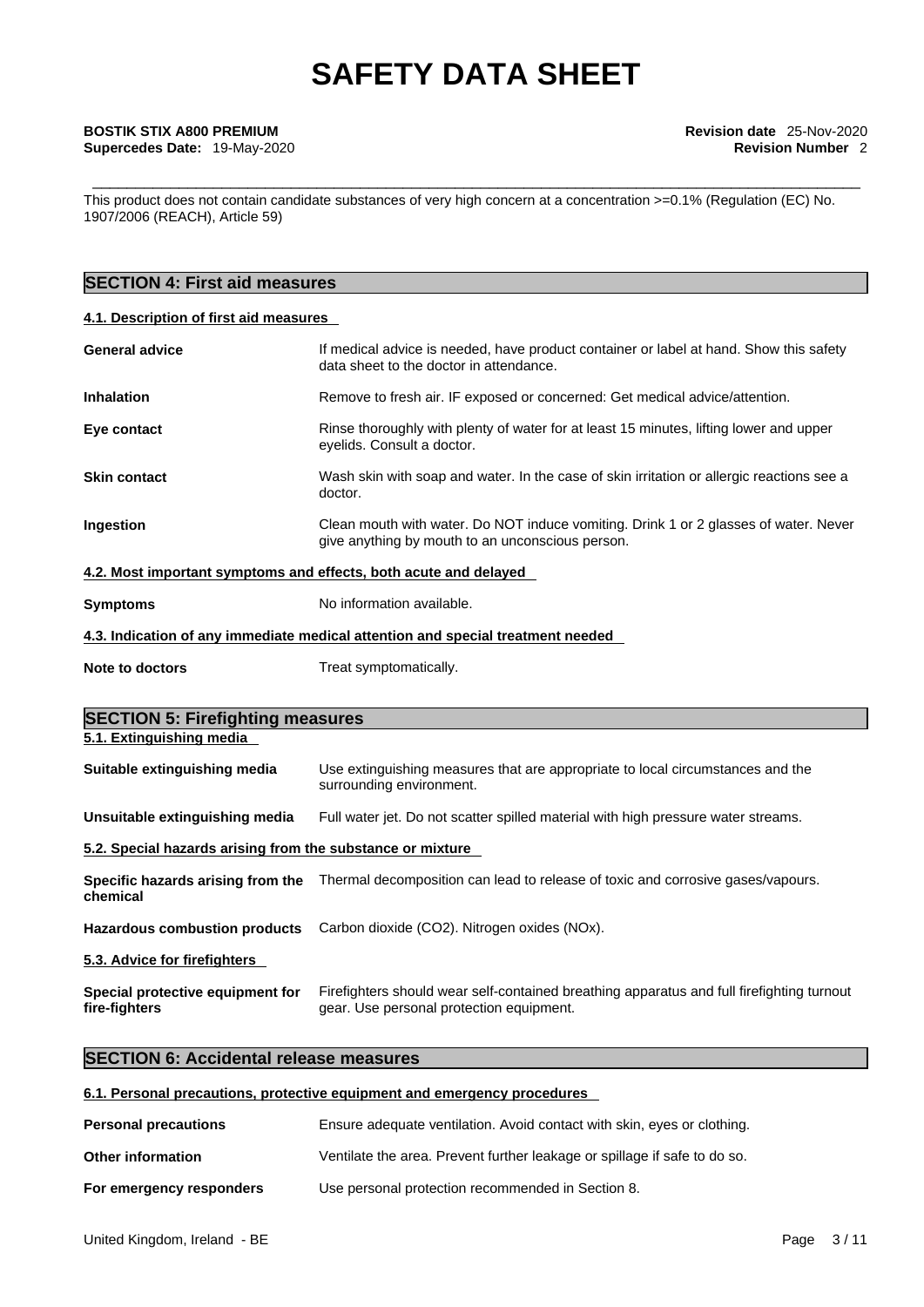| 6.2. Environmental precautions                            |                                                                                                                                                             |
|-----------------------------------------------------------|-------------------------------------------------------------------------------------------------------------------------------------------------------------|
| <b>Environmental precautions</b>                          | Do not flush into surface water or sanitary sewer system. Do not allow to enter into<br>soil/subsoil. See Section 12 for additional Ecological Information. |
| 6.3. Methods and material for containment and cleaning up |                                                                                                                                                             |
| <b>Methods for containment</b>                            | Use a non-combustible material like vermiculite, sand or earth to soak up the product<br>and place into a container for later disposal.                     |
| Methods for cleaning up                                   | Take up mechanically, placing in appropriate containers for disposal.                                                                                       |
| 6.4. Reference to other sections                          |                                                                                                                                                             |
| Reference to other sections                               | See section 8 for more information. See section 13 for more information.                                                                                    |
|                                                           |                                                                                                                                                             |

## **SECTION 7: Handling and storage**

### **7.1. Precautions for safe handling**

| Advice on safe handling                                           | Ensure adequate ventilation. Use personal protective equipment as required. Avoid<br>contact with skin, eyes or clothing.                                                                                                     |
|-------------------------------------------------------------------|-------------------------------------------------------------------------------------------------------------------------------------------------------------------------------------------------------------------------------|
| <b>General hygiene considerations</b>                             | Handle in accordance with good industrial hygiene and safety practice. Do not eat, drink<br>or smoke when using this product. Wash thoroughly after handling. Take off all<br>contaminated clothing and wash it before reuse. |
| 7.2. Conditions for safe storage, including any incompatibilities |                                                                                                                                                                                                                               |
| <b>Storage Conditions</b>                                         | Keep from freezing.                                                                                                                                                                                                           |
| 7.3. Specific end use(s)                                          |                                                                                                                                                                                                                               |
| Specific Use(s)<br>Adhesive.                                      |                                                                                                                                                                                                                               |

**Risk Management Methods (RMM)** The information required is contained in this Safety Data Sheet.

**Other information** Observe technical data sheet.

## **SECTION 8: Exposure controls/personal protection**

### **8.1. Control parameters**

### **Exposure Limits**

| <b>Chemical name</b> | <b>European Union</b> | <b>Ireland</b>                 | <b>United Kingdom</b>        |
|----------------------|-----------------------|--------------------------------|------------------------------|
| Limestone            |                       | TWA: $10 \text{ mg/m}^3$       | TWA: $10 \text{ mg/m}^3$     |
| 1317-65-3            |                       | TWA: $4 \text{ mg/m}^3$        | TWA: 4 mg/m <sup>3</sup>     |
|                      |                       | STEL: $30 \text{ mg/m}^3$      | STEL: $30 \text{ mg/m}^3$    |
|                      |                       | STEL: $12 \text{ mg/m}^3$      | STEL: $12 \text{ mg/m}^3$    |
| Rubber, natural      |                       | TWA: 0.0001 mg/m <sup>3</sup>  | TWA: $0.6$ mg/m <sup>3</sup> |
| 9006-04-6            |                       | STEL: 0.0003 mg/m <sup>3</sup> | STEL: $1.8 \text{ mg/m}^3$   |
| Triethanolamine      |                       | TWA: $5 \text{ mg/m}^3$        |                              |
| 102-71-6             |                       | STEL: $15 \text{ mg/m}^3$      |                              |

#### **Derived No Effect Level (DNEL)** No information available

#### **Derived No Effect Level (DNEL)**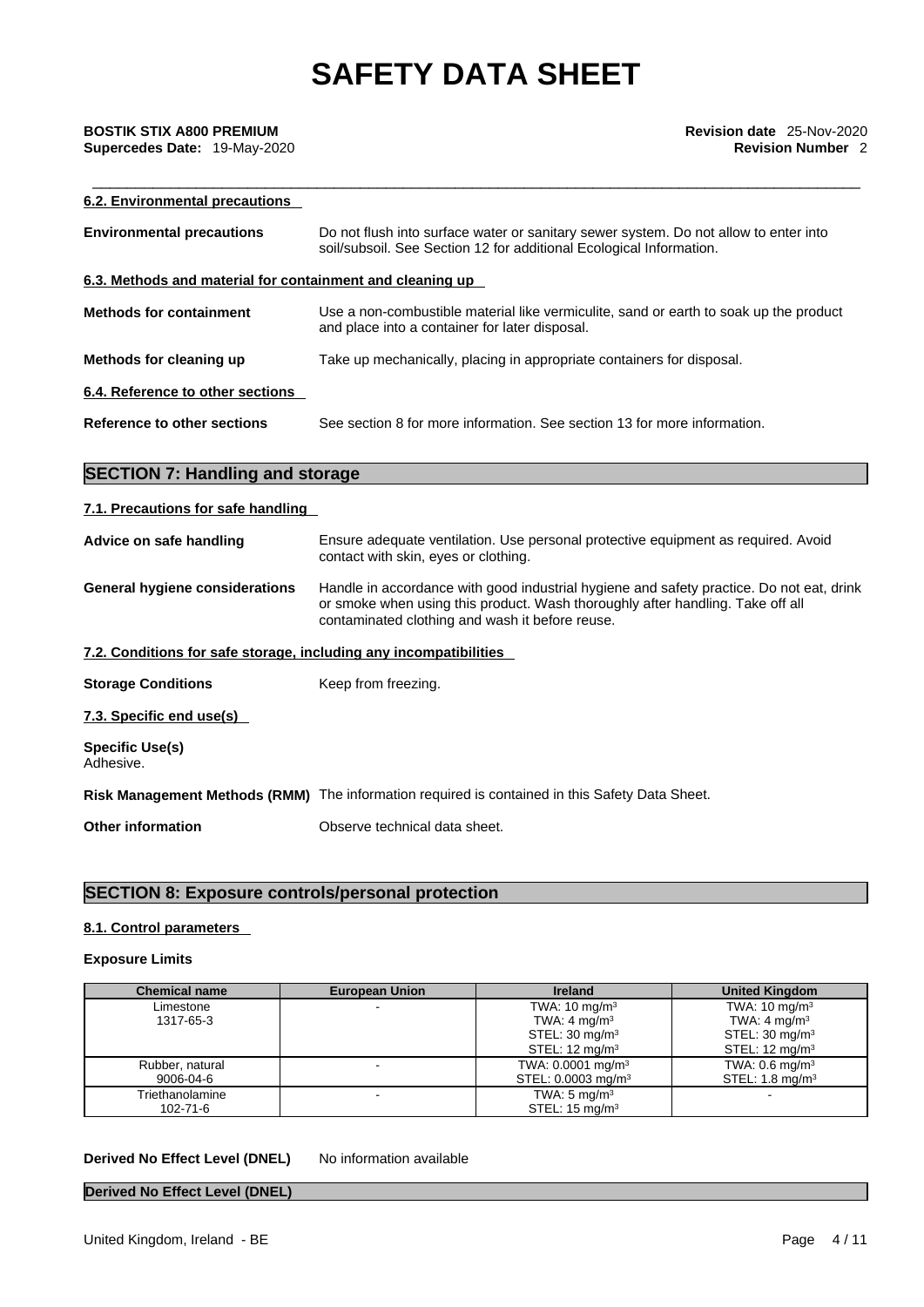| Quartz (14808-60-7)                            |                       |                                    |               |  |
|------------------------------------------------|-----------------------|------------------------------------|---------------|--|
| 1,2-benzisothiazol-3(2H)-one [BIT] (2634-33-5) |                       |                                    |               |  |
| Type                                           | <b>Exposure route</b> | Derived No Effect Level<br>l(DNEL) | Safety factor |  |
| worker<br>Long term<br>Systemic health effects | <b>Inhalation</b>     | $6.81 \text{ mg/m}^3$              |               |  |
| worker<br>Long term<br>Systemic health effects | Dermal                | $0.966$ mg/kg bw/d                 |               |  |

| <b>Derived No Effect Level (DNEL)</b>            |                       |                                   |               |  |
|--------------------------------------------------|-----------------------|-----------------------------------|---------------|--|
| 1,2-benzisothiazol-3(2H)-one [BIT] (2634-33-5)   |                       |                                   |               |  |
| Type                                             | <b>Exposure route</b> | Derived No Effect Level<br>(DNEL) | Safety factor |  |
| Consumer<br>Long term<br>Systemic health effects | IInhalation           | $1.2 \text{ mg/m}^3$              |               |  |
| Consumer<br>Long term<br>Systemic health effects | Dermal                | $0.345$ mg/kg bw/d                |               |  |

#### **Predicted No Effect Concentration** No information available. **(PNEC)**

| <b>Predicted No Effect Concentration (PNEC)</b> |                                          |  |
|-------------------------------------------------|------------------------------------------|--|
| 1,2-benzisothiazol-3(2H)-one [BIT] (2634-33-5)  |                                          |  |
| Environmental compartment                       | Predicted No Effect Concentration (PNEC) |  |
| Freshwater                                      | $4.03 \mu g/l$                           |  |
| Marine water                                    | $0.403 \mu g/l$                          |  |
| Sewage treatment plant                          | $1.03$ mg/                               |  |
| <b>Freshwater sediment</b>                      | 49.9 µg/l                                |  |
| Marine sediment                                 | $4.99 \mu q$                             |  |
| Soil                                            | 3 mg/kg dry weight                       |  |

#### **8.2. Exposure controls**

**Engineering controls** Ensure adequate ventilation, especially in confined areas. **Personal Protective Equipment** Wear safety glasses with side shields (or goggles). Avoid contact with eyes. **Hand protection** Wear protective nitrile rubber gloves. Glove thickness > 0.4 mm. The breakthrough time for the mentioned glove material is in general greater than 480 min. Gloves must conform to standard EN 374 **Skin and body protection** Wear protective gloves and protective clothing. Avoid contact with skin, eyes or clothing. This product contains NATURAL RUBBER LATEX. Studies show that natural rubber latex can cause allergic reactions in some individuals. Such allergic reactions are capable of being immediate for HIGHLY SENSITIZED individuals. May cause sensitisation by skin contact. **Respiratory protection** During spraying wear suitable respiratory equipment. This product contains NATURAL RUBBER LATEX. Studies show that natural rubber latex can cause allergic reactions

### SENSITIZED individuals. Sensitive persons should be cautious when using this product and may choose to wear additional respiratory protection. **Environmental exposure controls** Local authorities should be advised if significant spillages cannot be contained. Do not allow into any sewer, on the ground or into any body of water. Prevent product from entering drains.

in some individuals. Such allergic reactions are capable of being immediate for HIGHLY

### **SECTION 9: Physical and chemical properties**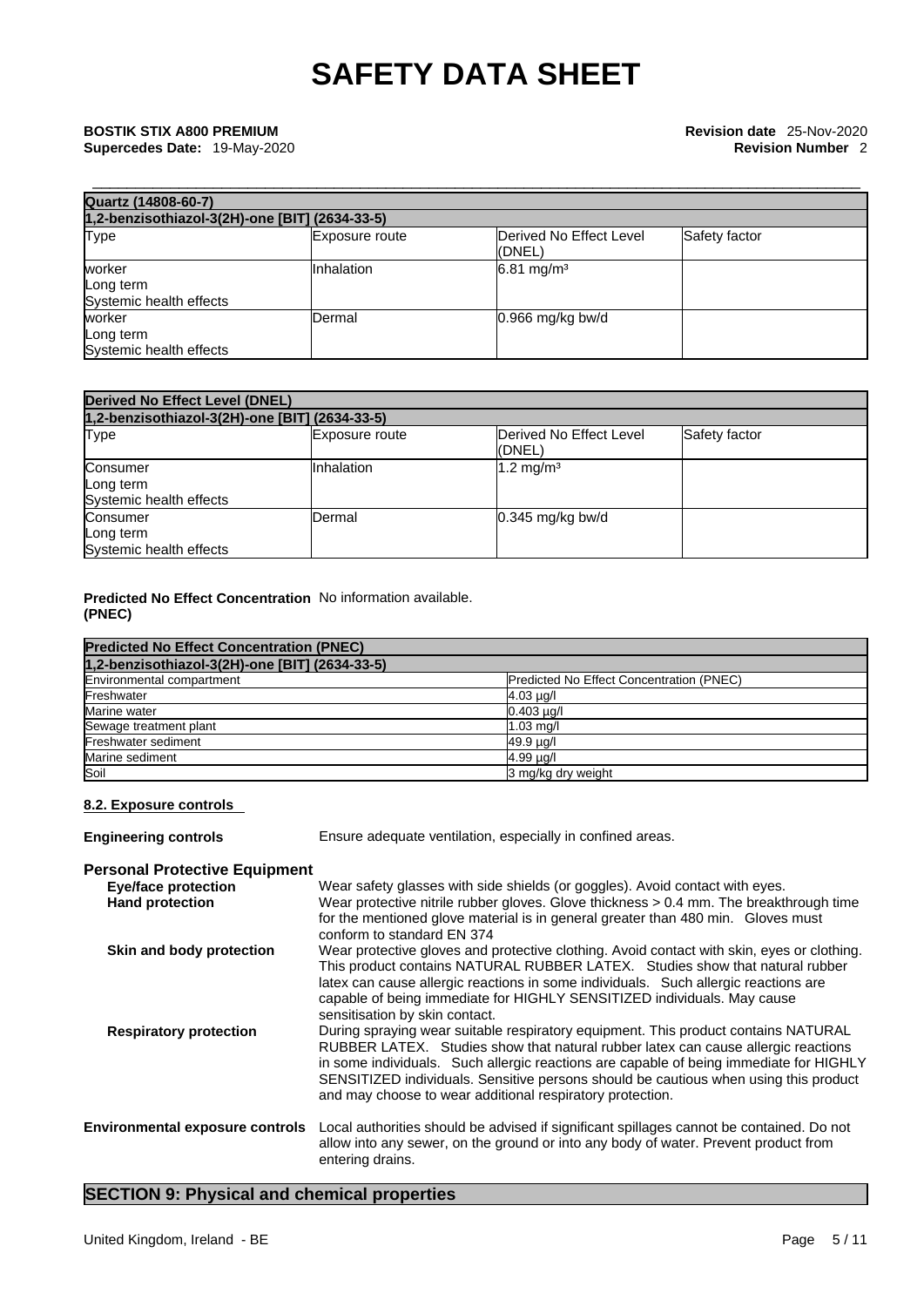#### **9.1. Information on basic physical and chemical properties**

| <b>Physical state</b>                                       | Liquid                      |                             |
|-------------------------------------------------------------|-----------------------------|-----------------------------|
| Appearance                                                  | Cream                       |                             |
| <b>Colour</b>                                               | Cream                       |                             |
| Odour                                                       | No information available    |                             |
| <b>Odour threshold</b>                                      | No information available    |                             |
| <b>Property</b>                                             | <b>Values</b>               | Remarks • Method            |
| рH                                                          | $7.9 - 8.5$                 |                             |
| Melting point / freezing point                              | No data available           |                             |
| Boiling point / boiling range                               | No data available           |                             |
| <b>Flash point</b>                                          | > 100 °C                    |                             |
| <b>Evaporation rate</b>                                     | No data available           |                             |
| Flammability (solid, gas)                                   | Not applicable for liquids. |                             |
| <b>Flammability Limit in Air</b>                            |                             |                             |
| Upper flammability or explosive No data available<br>limits |                             |                             |
| Lower flammability or explosive No data available<br>limits |                             |                             |
| Vapour pressure                                             | No data available           |                             |
| <b>Relative vapour density</b>                              | No data available           |                             |
| <b>Relative density</b>                                     | No data available           |                             |
| <b>Water solubility</b>                                     | Miscible in water           |                             |
| Solubility(ies)                                             | No data available           |                             |
| <b>Partition coefficient</b>                                | No data available           |                             |
| <b>Autoignition temperature</b>                             | No data available           |                             |
| <b>Decomposition temperature</b>                            | No data available           |                             |
| <b>Kinematic viscosity</b>                                  | No data available           |                             |
| <b>Dynamic viscosity</b>                                    | 53000 - 67000 mPas          | Spindle A6 @ 10 rpm @ 23 °C |
| <b>Explosive properties</b>                                 | No data available           |                             |
| <b>Oxidising properties</b>                                 | No data available           |                             |
| 9.2. Other information                                      |                             |                             |
| Solid content (%)                                           | 76.25                       |                             |
| VOC Content (%)                                             | No information available    |                             |
| <b>Density</b>                                              | 1.24 1.34 g/cm <sup>3</sup> |                             |
| <b>SECTION 10: Stability and reactivity</b>                 |                             |                             |
|                                                             |                             |                             |
| 10.1. Reactivity                                            |                             |                             |
| <b>Reactivity</b>                                           | No information available.   |                             |
| 10.2 Chamical stability                                     |                             |                             |

**10.2. Chemical stability** 

**Stability** Stable under normal conditions.

**Explosion data Sensitivity to mechanical impact**  None. **Sensitivity to static discharge** None.

**10.3. Possibility of hazardous reactions** 

**Possibility of hazardous reactions** None under normal processing.

#### **10.4. Conditions to avoid**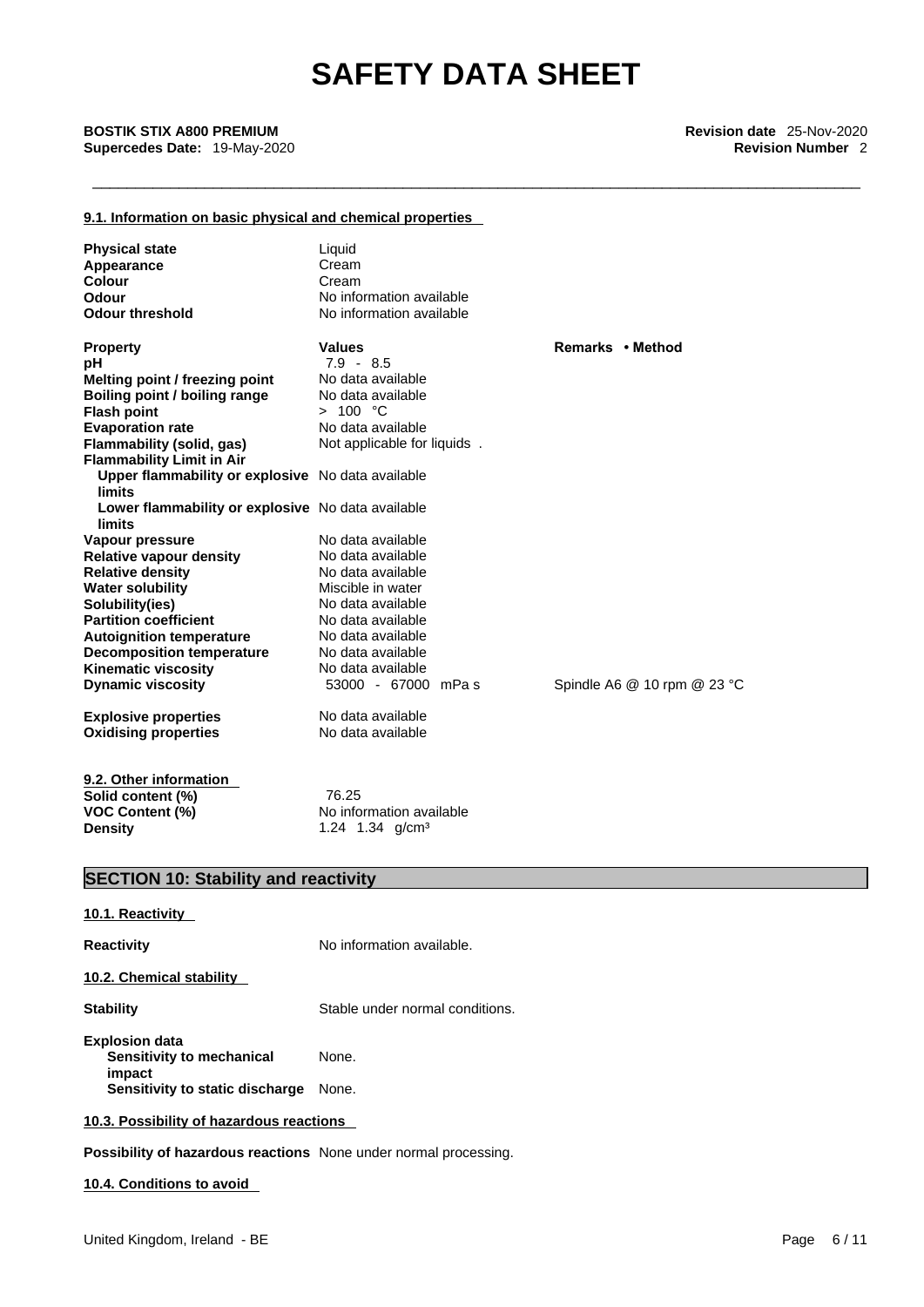| <b>Conditions to avoid</b>                   | Do not freeze.                                                               |  |
|----------------------------------------------|------------------------------------------------------------------------------|--|
| 10.5. Incompatible materials                 |                                                                              |  |
| <b>Incompatible materials</b>                | None known based on information supplied.                                    |  |
| 10.6. Hazardous decomposition products       |                                                                              |  |
| <b>Hazardous decomposition</b><br>products   | Carbon monoxide. Carbon dioxide (CO2). Hydrocarbons.                         |  |
|                                              |                                                                              |  |
| <b>SECTION 11: Toxicological information</b> |                                                                              |  |
| 11.1. Information on toxicological effects   |                                                                              |  |
| Information on likely routes of exposure     |                                                                              |  |
| <b>Product Information</b>                   |                                                                              |  |
| <b>Inhalation</b>                            | Based on available data, the classification criteria are not met.            |  |
| Eye contact                                  | Based on available data, the classification criteria are not met.            |  |
| <b>Skin contact</b>                          | Based on available data, the classification criteria are not met.            |  |
| Ingestion                                    | Based on available data, the classification criteria are not met.            |  |
|                                              | Symptoms related to the physical, chemical and toxicological characteristics |  |
| Symptoms                                     | No information available.                                                    |  |
| <b>Numerical measures of toxicity</b>        |                                                                              |  |
|                                              |                                                                              |  |

#### **Acute toxicity**

**The following values are calculated based on chapter 3.1 of the GHS document ATEmix** (dermal)

#### **Component Information**

| Chemical name                  | Oral LD50             | Dermal LD50                  | Inhalation LC50 |
|--------------------------------|-----------------------|------------------------------|-----------------|
| Quartz                         | >2000 mg/kg (Rattus)  |                              |                 |
| 14808-60-7                     |                       |                              |                 |
| 1,2-benzisothiazol-3(2H)-one   | $=670$ mg/kg (Rattus) | $LD50 > 2000$ mg/kg (Rattus) |                 |
| [BIT]                          |                       |                              |                 |
| 2634-33-5                      |                       |                              |                 |
| reaction mass of               | $=$ 53 mg/kg (Rattus) | $LD50 = 87.12$ mg/kg         |                 |
| 5-chloro-2-methyl-2H-isothiazo |                       | (Oryctolagus cuniculus)      |                 |
| I-3-one and                    |                       |                              |                 |
| 2-methyl-2H-isothiazol-3-one   |                       |                              |                 |
| $(3:1)$ [C(M)IT/MIT]           |                       |                              |                 |
| 55965-84-9                     |                       |                              |                 |

**Delayed and immediate effects as well as chronic effects from short and long-term exposure**

**Skin corrosion/irritation** Based on available data, the classification criteria are not met.

**Serious eye damage/eye irritation** Based on available data, the classification criteria are not met.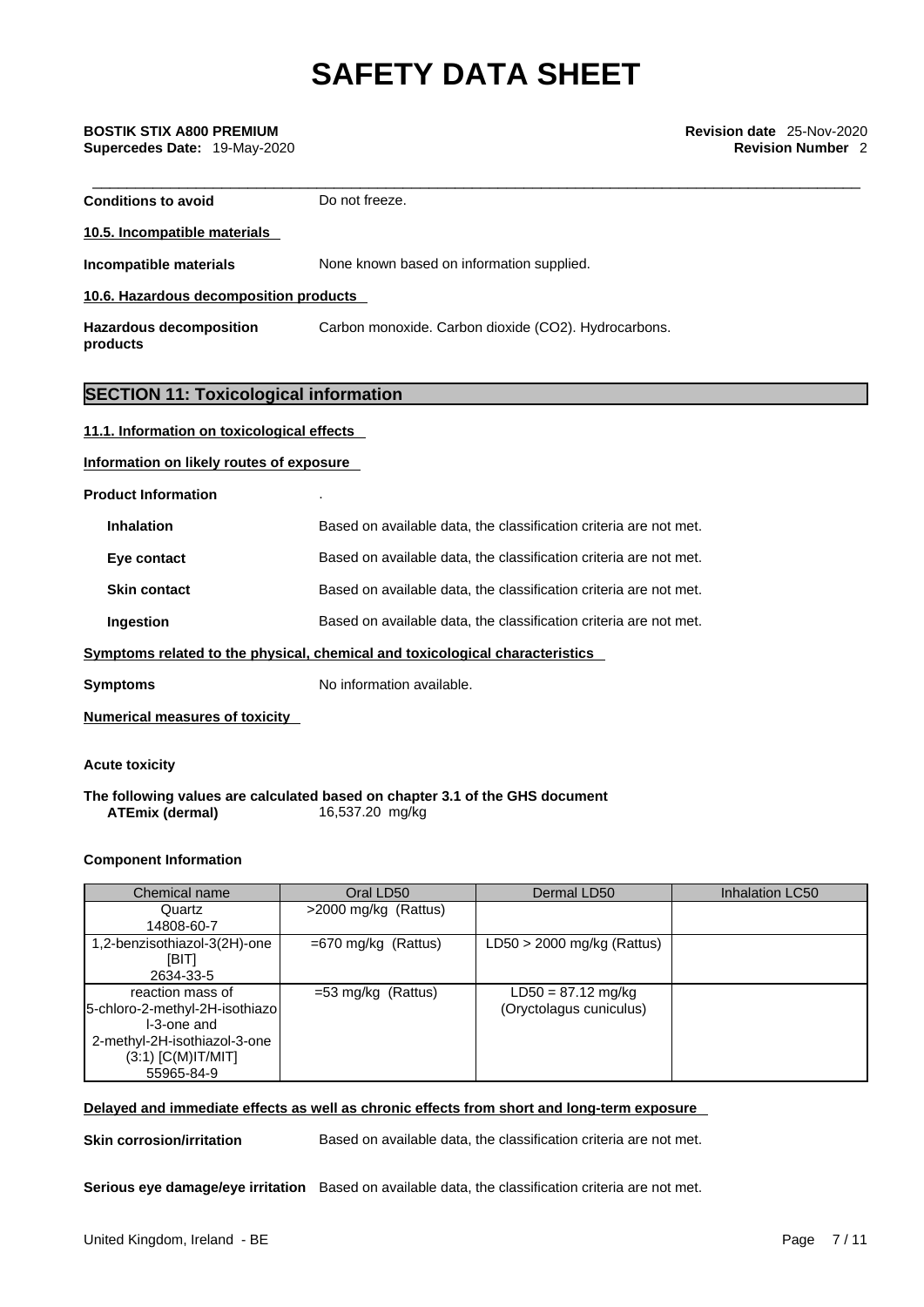**Supercedes Date:** 19-May-2020 **Revision Number** 2

| Respiratory or skin sensitisation | Based on available data, the classification criteria are not met. |
|-----------------------------------|-------------------------------------------------------------------|
| Germ cell mutagenicity            | Based on available data, the classification criteria are not met. |
| Carcinogenicity                   | Based on available data, the classification criteria are not met. |
| <b>Reproductive toxicity</b>      | Based on available data, the classification criteria are not met. |
| <b>STOT - single exposure</b>     | Based on available data, the classification criteria are not met. |
| <b>STOT - repeated exposure</b>   | Based on available data, the classification criteria are not met. |
| <b>Aspiration hazard</b>          | Based on available data, the classification criteria are not met. |

## **SECTION 12: Ecological information**

#### **12.1. Toxicity**

### **Ecotoxicity** .

| Chemical name                                                                                                                                     | Algae/aquatic<br>plants                                                                             | <b>Fish</b>                                                                        | Toxicity to<br>microorganisms | Crustacea                                                           | M-Factor | M-Factor<br>(long-term) |
|---------------------------------------------------------------------------------------------------------------------------------------------------|-----------------------------------------------------------------------------------------------------|------------------------------------------------------------------------------------|-------------------------------|---------------------------------------------------------------------|----------|-------------------------|
| 1,2-benzisothiazol-3(2)<br>H)-one [BIT]<br>2634-33-5                                                                                              | EC50 3Hr<br>13 <sub>mq</sub> /l<br>(activated<br>sludge) (OECD<br>209)                              | LC50 (96hr)<br>$2.15 \text{ mq/l}$<br>Cyprinodon<br>variegatus EPA<br>540/9-85-006 |                               | EC50(48hr) 2.94<br>mg/l (Daphnia<br>Magna) OECD<br>202              |          |                         |
| reaction mass of<br>5-chloro-2-methyl-2H-is<br>othiazol-3-one and<br>2-methyl-2H-isothiazol-<br>$3$ -one $(3:1)$<br>$[C(M)$ IT/MIT]<br>55965-84-9 | EC50 (72h)<br>$=0.048$ mg/L<br>(Pseudokirchner (Oncorhynchus<br>iella<br>subcapitata)<br>(OECD 201) | $EC50 (96h) =$<br>$0.22 \text{ mg/L}$<br>mykiss) (OECD<br>211)                     |                               | $EC50 (48h) = 0.1$<br>mg/L (Daphnia<br>magna) (OECD<br><b>202</b> ) | 100      | 100                     |

### **12.2. Persistence and degradability**

**Persistence and degradability** No information available.

#### **12.3. Bioaccumulative potential**

**Bioaccumulation** There is no data for this product.

#### **Component Information**

| Chemical name                                    | <b>Partition coefficient</b> | Bioconcentration factor (BCF) |
|--------------------------------------------------|------------------------------|-------------------------------|
| Quartz                                           |                              |                               |
| 14808-60-7<br>1,2-benzisothiazol-3(2H)-one [BIT] |                              | 6.95                          |
| 2634-33-5                                        |                              |                               |
| reaction mass of                                 |                              | 3.16                          |
| [5-chloro-2-methyl-2H-isothiazol-3-one and]      |                              |                               |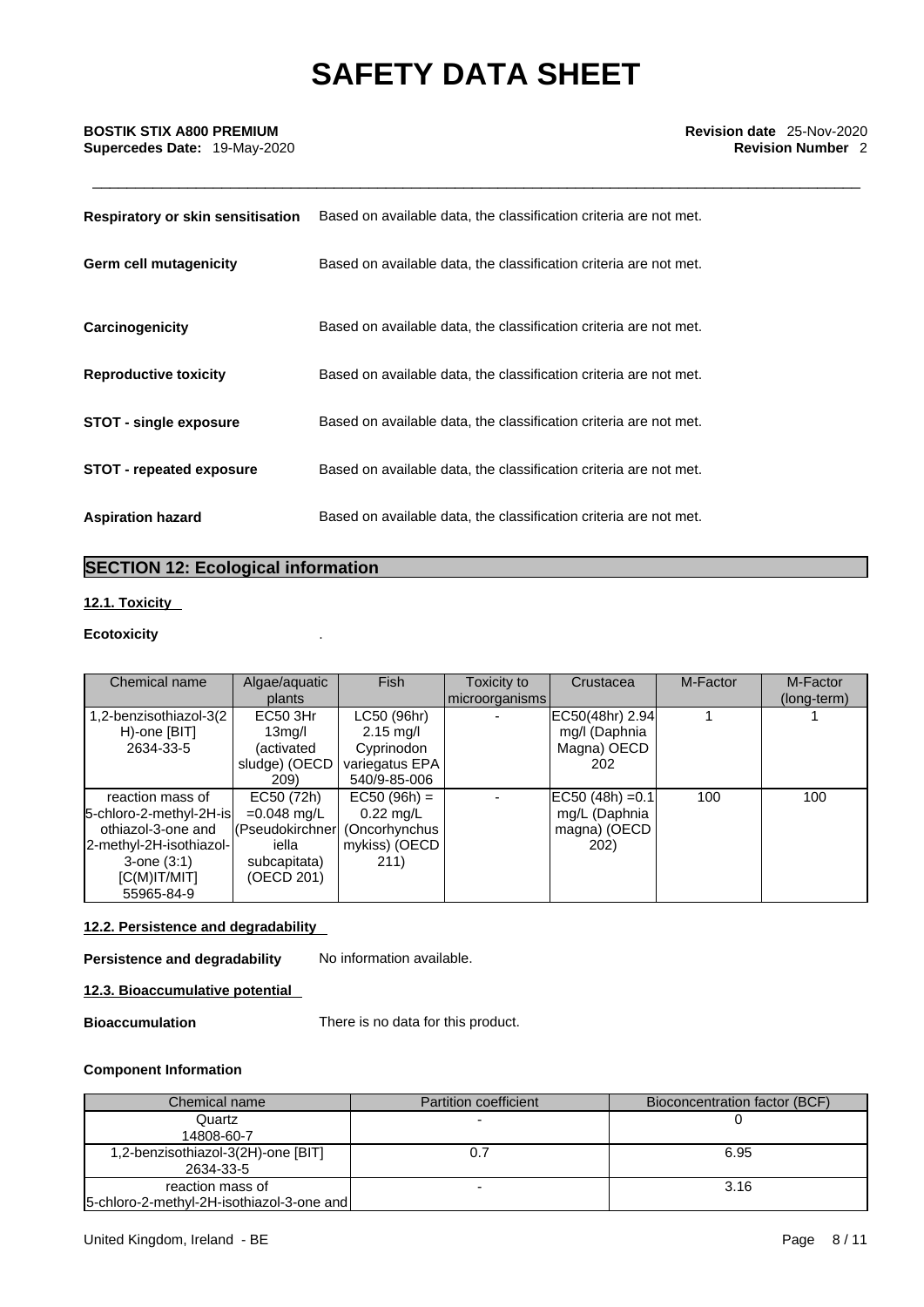**Supercedes Date:** 19-May-2020 **Revision Number** 2

| 2-methyl-2H-isothiazol-3-one (3:1) |  |
|------------------------------------|--|
| $[C(M)$ IT/MIT]                    |  |
| 55965-84-9                         |  |

#### **12.4. Mobility in soil**

**Mobility in soil** No information available.

#### **12.5. Results of PBT and vPvB assessment**

**PBT and vPvB assessment** . The components in this formulation do not meet the criteria for classification as PBT or vPvB.

| Chemical name                                              | PBT and vPvB assessment         |
|------------------------------------------------------------|---------------------------------|
| 1,2-benzisothiazol-3(2H)-one [BIT]                         | The substance is not PBT / vPvB |
| 2634-33-5                                                  |                                 |
| reaction mass of 5-chloro-2-methyl-2H-isothiazol-3-one and | The substance is not PBT / vPvB |
| 2-methyl-2H-isothiazol-3-one (3:1) [C(M)IT/MIT]            |                                 |
| 55965-84-9                                                 |                                 |

#### **12.6. Other adverse effects**

.

#### **Other adverse effects** No information available.

#### **13.1. Waste treatment methods**

| Waste from residues/unused<br>products | Dispose of contents/container in accordance with local, regional, national, and<br>international regulations as applicable. |
|----------------------------------------|-----------------------------------------------------------------------------------------------------------------------------|
| Contaminated packaging                 | Do not reuse empty containers. Handle contaminated packages in the same way as the<br>product itself.                       |
| <b>Other information</b>               | Waste codes should be assigned by the user based on the application for which the<br>product was used.                      |

## **SECTION 14: Transport information**

| Note:                                                                                                                                                                                                         | Keep from freezing.                                                                                                                                       |                |
|---------------------------------------------------------------------------------------------------------------------------------------------------------------------------------------------------------------|-----------------------------------------------------------------------------------------------------------------------------------------------------------|----------------|
| Land transport (ADR/RID)<br>14.1 UN number or ID number<br>14.2 Proper Shipping Name<br>14.3 Transport hazard class(es)<br>14.4 Packing group<br>14.5 Environmental hazards<br><b>14.6 Special Provisions</b> | Not regulated<br>Not regulated<br>Not regulated<br>Not regulated<br>Not applicable<br>None                                                                |                |
| <b>IMDG</b><br>14.1 UN number or ID number<br>14.2 Proper Shipping Name<br>14.3 Transport hazard class(es)<br>14.4 Packing group<br>14.5 Marine pollutant<br><b>14.6 Special Provisions</b>                   | Not regulated<br>Not regulated<br>Not regulated<br>Not regulated<br>NΡ<br>None<br>14.7 Transport in bulk according to Annex II of MARPOL and the IBC Code | Not applicable |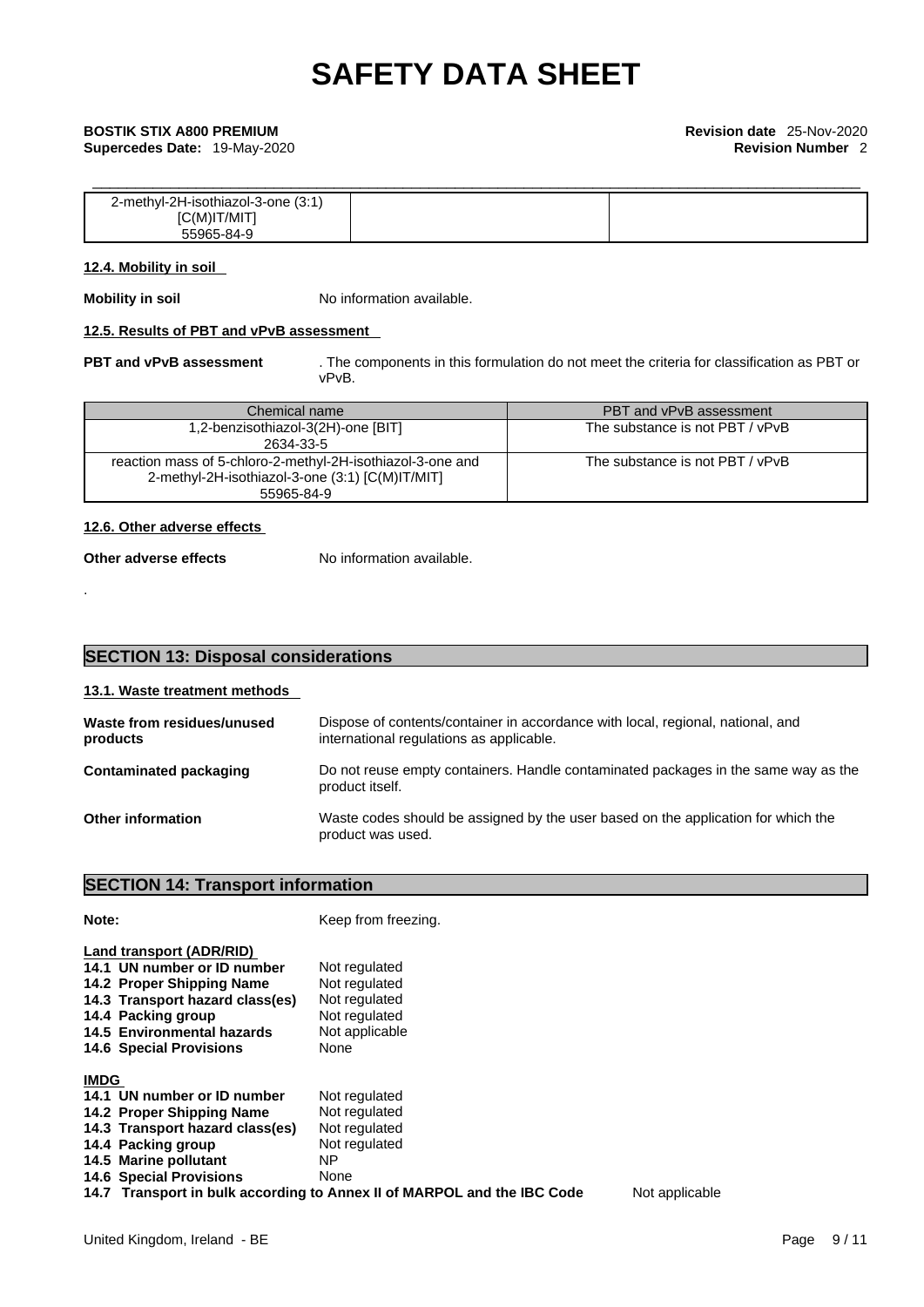\_\_\_\_\_\_\_\_\_\_\_\_\_\_\_\_\_\_\_\_\_\_\_\_\_\_\_\_\_\_\_\_\_\_\_\_\_\_\_\_\_\_\_\_\_\_\_\_\_\_\_\_\_\_\_\_\_\_\_\_\_\_\_\_\_\_\_\_\_\_\_\_\_\_\_\_\_\_\_\_\_\_\_\_\_\_\_\_\_ **BOSTIK STIX A800 PREMIUM Revision date** 25-Nov-2020 **Supercedes Date:** 19-May-2020 **Revision Number** 2

#### **Air transport (ICAO-TI / IATA-DGR)**

| 14.1 UN number or ID number     | Not regulated  |
|---------------------------------|----------------|
| 14.2 Proper Shipping Name       | Not regulated  |
| 14.3 Transport hazard class(es) | Not regulated  |
| 14.4 Packing group              | Not regulated  |
| 14.5 Environmental hazards      | Not applicable |
| <b>14.6 Special Provisions</b>  | None           |

### **Section 15: REGULATORY INFORMATION**

#### **15.1. Safety, health and environmental regulations/legislation specific for the substance or mixture**

#### **European Union**

Take note of Directive 98/24/EC on the protection of the health and safety of workers from the risks related to chemical agents at work

Check whether measures in accordance with Directive 94/33/EC for the protection of young people at work must be taken.

Take note of Directive 92/85/EC on the protection of pregnant and breastfeeding women at work

#### **Registration, Evaluation, Authorization, and Restriction of Chemicals (REACh) Regulation (EC 1907/2006)**

#### **SVHC: Substances of Very High Concern for Authorisation:**

This product does not contain candidate substances of very high concern at a concentration >=0.1% (Regulation (EC) No. 1907/2006 (REACH), Article 59)

#### **EU-REACH (1907/2006) - Annex XVII - Substances subject to Restriction**

This product does not contain substances subject to restriction (Regulation (EC) No. 1907/2006 (REACH), Annex XVII).

#### **Substance subject to authorisation per REACH Annex XIV**

This product does not contain substances subject to authorisation (Regulation (EC) No. 1907/2006 (REACH), Annex XIV)

#### **Biocidal Products Regulation (EU) No 528/2012 (BPR)**

Contains a biocide : Contains C(M)IT/MIT (3:1). May produce an allergic reaction

**Ozone-depleting substances (ODS) regulation (EC) 1005/2009**

Not applicable

## **Persistent Organic Pollutants**

Not applicable

#### **National regulations**

#### **15.2. Chemical safety assessment**

Chemical Safety Assessments have been carried out by the Reach registrants for substances registered at >10 tpa. No Chemical Safety Assessment has been carried out for this mixture

#### **SECTION 16: Other information**